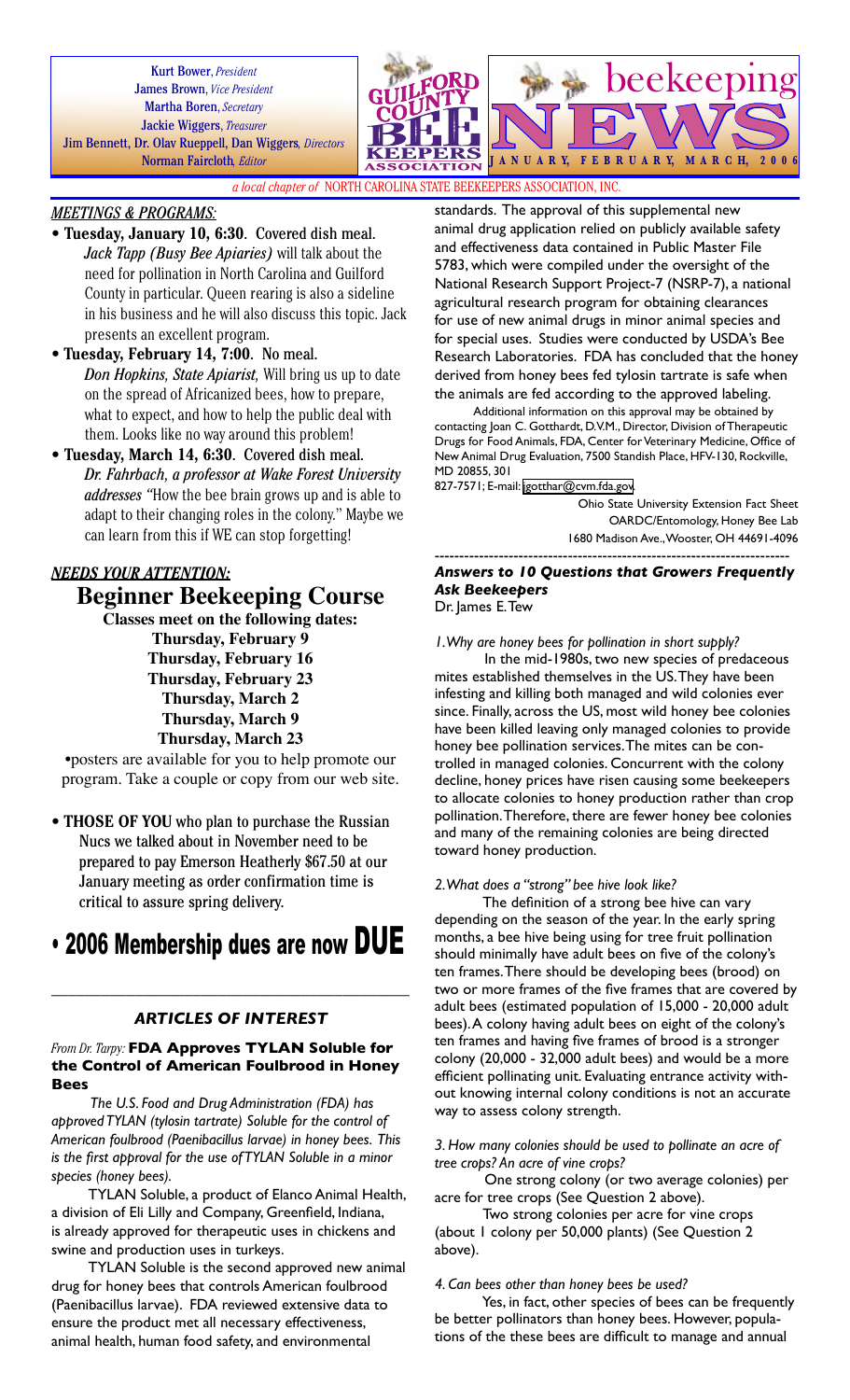populations numbers may be erratic. Encourage populations of these bees in your area by providing undisturbed nesting areas and applying insecticides cautiously, but plan to rely on honey bee colonies as a pollinator insurance service.

## *5. Can a grower keep his own bees?*

Certainly, but the grower must plan to become a beekeeper (to some extent). Different from past years, bees left untended cannot manage for themselves. Basic bee management and disease control cannot be ignored.

## *6. Do bees from colonies that I rent wander from my crop or orchard?*

Yes they do. But if crop flowers are the most common flower and are nearby, many (if not most) bees will stay on the targeted crop. Decrease competition from other weed flowers within and around the orchard or field by mowing or using herbicides. Additionally, commercial bee attractants are available that will train bees to crop blossoms first. These attractants are helpful, but still will not keep all foragers on the targeted crop.

#### *7. Why have bee colony rental rates gone up in past years? What are average rental prices?*

The costs of controlling mites in bee hives has increased operating costs. Additionally, the costs of replacement bees has steadily risen (again in response to mite control costs) thereby increasing the costs of maintaining colony numbers. Depending on the crop, hives are renting for \$40 - \$70 based on colony strength and nearness to the crop to be pollinated.

#### *8. How much notification do beekeepers need before moving colonies in or moving colonies out?*

If prior arrangements have been made, the beekeeper should be expecting your call. Overall, probably twenty-four hours is common. However, weather can change everything. Both the grower and the beekeeper must remain flexible.

## *9. Where is the best place for the beekeeper to put the colonies in my planting?*

In general, spread the colonies around the planting in groups. The larger the orchard or field, the larger the number of colonies in these "islands of bees". There is probably no practical reason for spreading colonies in singles or doubles. Foraging bees will equalize themselves within the crop. Make sure that the beekeeper can get trucks and equipment into the crop and that the colonies can be managed while they are on site. Avoid locations near human activity.

## *10. Will the bees attack human workers in the orchard or planting?*

The most disturbing time for bee colonies is the morning after the move into the orchard. Give them a wide area then. Beyond that, just stay a reasonable distance away from the hive locations. Foraging bees within tree canopies or on vine crop blossoms are practically harmless and will make every effort to avoid human interaction.

For the past 127 years, the Ohio State Beekeepers' Association (OSBA) has been the organizing body for Ohio beekeepers. Currently a list of state beekeepers willing to provide bees for pollination is being compiled. This will be a continuing project beyond this current season. For information concerning this list or information concerning beekeeping or the OSBA, contact:



# *TEMPERATURES IN BEEKEEPING*

- 0\*F Brood rearing will expand even when external temps are below
- 0\*F\*- 0\*F Freezing Comb honey overnight kills all stages of wax moth, retains quality, does not granulate, whitens cappings.
- 5\*F for 24 hrs.. kills all stages of the greater wax moth.
- 28 Colony consumes more at 28\*F than at 15\*F
- 40 Min temp for early spring inspection NOT intensive manipulation
- 43 Surface of cluster remains between 43-46\*F
- 43 All bees become part of cluster at approx 43-46\*F.
- 44.6 Bees take brief defecation flights.
- 50 Bees fall into cold coma, cannot voluntarily recover.
- 50 No pollen collection below 10\*C
- 50 Brood can be very quickly examined in low 50\*F range.
- 50 Install package bees, at least in the 50s.
- 50 Store unheated honey.
- 50-59 Honey granulation is promoted & liability to ferment.
- 53.6 Cannot fly at air temp less than about 12\*C.
- 55.4 Minimum temp for active foraging
- 57.2 Broodless bees begin to cluster
- 57.2 Mating flights occur >18\*C
- 60 Benzaldehyde works best on fume board between 60 - 70\*F
- 64.4 Workers begin to cluster
- 65 Involved manipulation require temp of at least 65\*F.
- 68 Cluster temperatures are maintained at 20\*C.
- 70 Bees may cluster on outside of hive at temps 70+\*F.
- 80 Butyric anhydride works besst on fume board between 80 - 95\*F.
- 81 Honey stored above 81\*F will deterioration in color, flavor and enzyme content.
- 90 Bees manipulate beeswax best at about 90\*F.
- 92 Above 92\*F in hive, is too high for brood rearing.
- 92 At temp over 92\*F, brood begin to overheat and die.
- 93 Incubation temp for queen cells
- 93.2 Temp maintained inside brood rearing cluster
- 95 Temp inside cluster when brood rearing begins
- 95 Normal hive temperature
- 95 Where temp exceeds 95\*F, shade is required
- 95 Granulated honey liquefies between
- 95-120\*F, but darkens honey.
- 109.4 Nectar & pollen foraging may cease
- 116.6 Highest recorded body temp
- 147.9 Wax melts at 147.9\*F plus/minus 1\*F
- 160 Heating honey to 160\*F for 4-5 minutes controls fermentation.

*(article provided by Kurt Bower)*

- Don Hopkins, State Inspector: (336) 376-8250
- Guilford County Beekeepers Association web site
- http://www.guilfordbeekeepers.org
- North Carolina State Beekeepers Association web site http//www.ncbeekeepers.org



**Guilford County Beekeepers Association** A LOCAL CHAPTER OF THE NORTH CAROLINA STATE BEEKEEPERS ASSOCIATION Norman Faircloth, editor (nfaircloth@northstate.net)